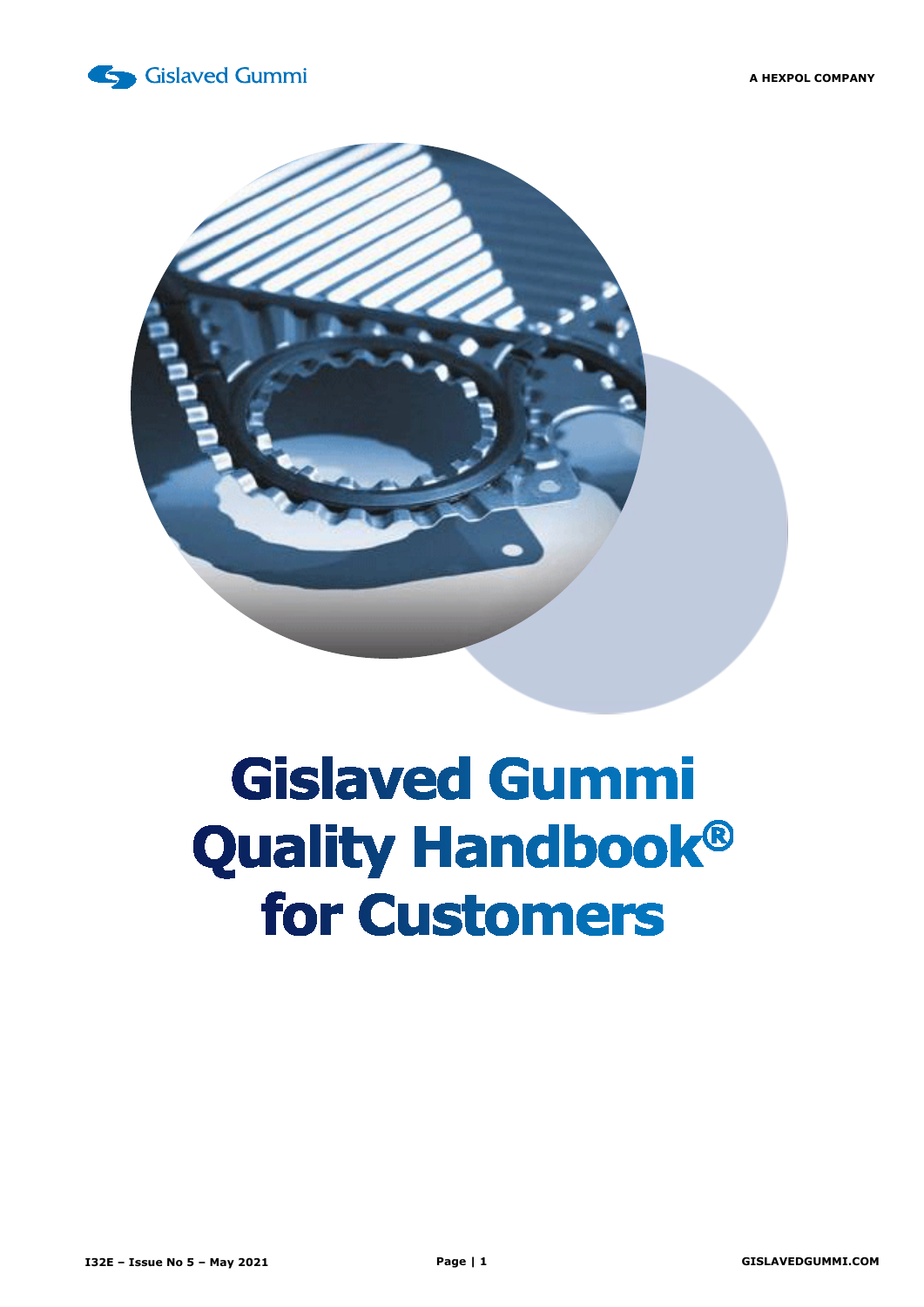

## **Content**

| 1  |                                |                                            |     |  |  |  |  |  |
|----|--------------------------------|--------------------------------------------|-----|--|--|--|--|--|
| 2  |                                |                                            |     |  |  |  |  |  |
| 3  |                                |                                            |     |  |  |  |  |  |
| 4  |                                |                                            |     |  |  |  |  |  |
|    | 4.1                            | ISO 3302-1:2014<br>4                       |     |  |  |  |  |  |
|    | 4.2                            | Length Tolerances<br>4                     |     |  |  |  |  |  |
|    | 4.3                            | Thickness Tolerance<br>5                   |     |  |  |  |  |  |
|    | 4.4                            | <b>Flash Tolerance</b><br>5                |     |  |  |  |  |  |
|    | 4.5                            | Crookedness (Distortion)<br>5              |     |  |  |  |  |  |
|    | 4.6                            | Contamination<br>5                         |     |  |  |  |  |  |
|    | 4.7                            | <b>Surface Defects</b><br>5                |     |  |  |  |  |  |
|    | 4.8                            | Mould Displacement<br>6                    |     |  |  |  |  |  |
| 5  |                                |                                            |     |  |  |  |  |  |
| 6  |                                |                                            |     |  |  |  |  |  |
|    | 6.1                            | Definition of Batch<br>7                   |     |  |  |  |  |  |
|    | 6.2                            | <b>Test Frequency</b><br>7                 |     |  |  |  |  |  |
|    | 6.3                            | Compression Set<br>7                       |     |  |  |  |  |  |
|    | 6.4                            | Hardness                                   |     |  |  |  |  |  |
|    | 6.5                            | Length Measurement<br>7                    |     |  |  |  |  |  |
|    | 6.6                            | Thickness<br>7                             |     |  |  |  |  |  |
|    | 6.7                            | How to Measure<br>7                        |     |  |  |  |  |  |
|    | 6.8                            | Gaskets for Nuclear Industry<br>7          |     |  |  |  |  |  |
|    | 6.9                            | Result<br>7                                |     |  |  |  |  |  |
| 7  |                                |                                            |     |  |  |  |  |  |
| 8  |                                |                                            |     |  |  |  |  |  |
| 9  |                                |                                            |     |  |  |  |  |  |
| 10 |                                |                                            |     |  |  |  |  |  |
|    |                                | 10.1 Hardness - ISO 48-2:2018<br>8         |     |  |  |  |  |  |
|    |                                | 10.2 Compression Set - ISO 815-1:2014<br>8 |     |  |  |  |  |  |
|    | 10.3                           | Length Measurements<br>8                   |     |  |  |  |  |  |
|    | 10.4                           | <b>Thickness Measurements</b><br>9         |     |  |  |  |  |  |
| 11 |                                |                                            | . 9 |  |  |  |  |  |
|    | 11.1                           | General<br>9                               |     |  |  |  |  |  |
|    | 11.2                           | <b>Customer Complaint Report</b><br>9      |     |  |  |  |  |  |
|    | 11.3                           | Actions<br>9                               |     |  |  |  |  |  |
|    | 11.3.1 Short-Term Actions<br>9 |                                            |     |  |  |  |  |  |
|    |                                | 11.3.2 Long-Term Actions<br>9              |     |  |  |  |  |  |
| 12 |                                |                                            |     |  |  |  |  |  |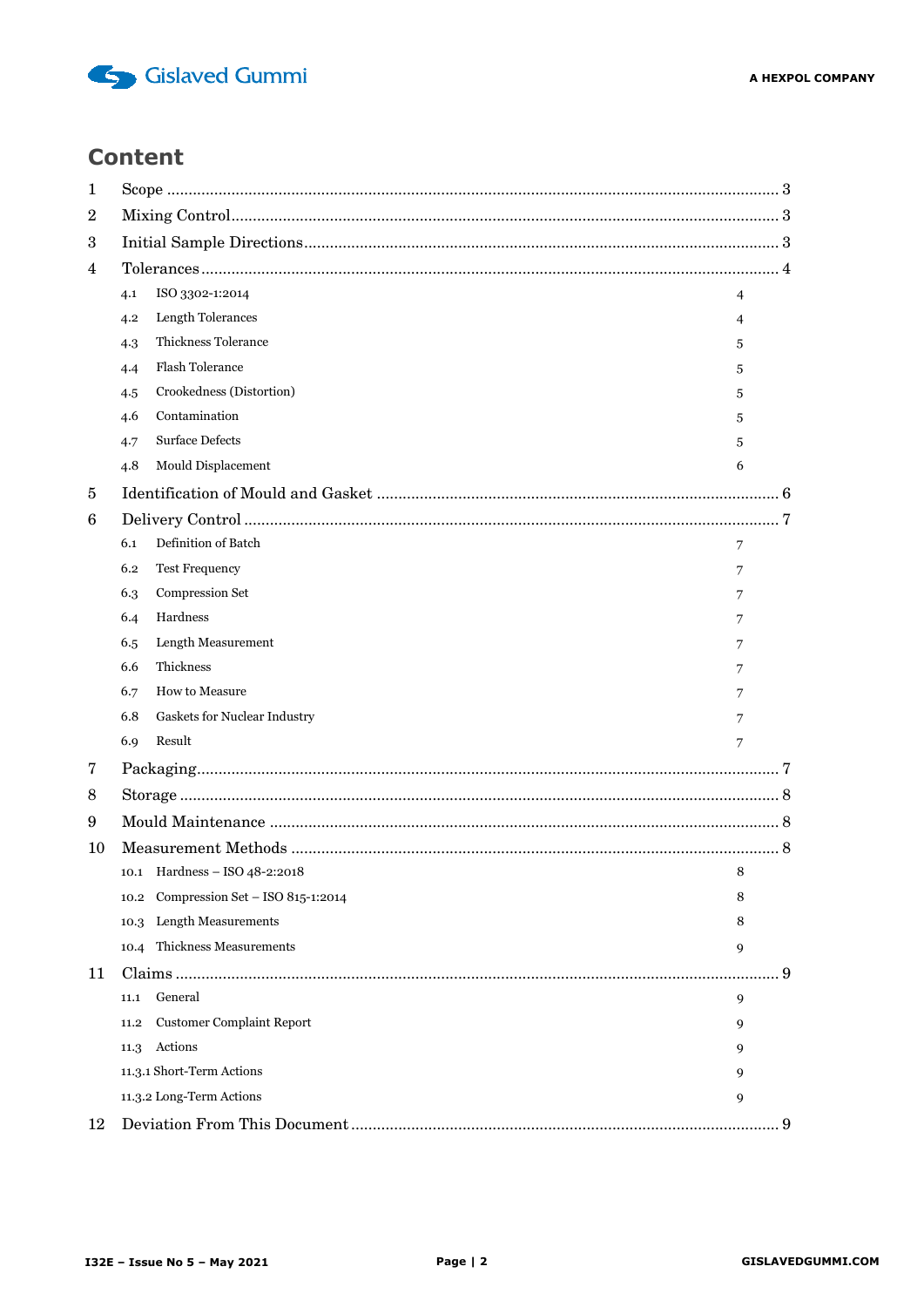

## <span id="page-2-0"></span>**1 Scope**

The objective of Gislaved Quality Handbook for Customers (GQHC) is to give a description of the activities Gislaved Gummi AB is expected to do in order to provide the customer with high product quality. GQHC is based on current ISO standards and general customer requirements. All other conditions are handled according to current general agreement and the general conditions of sales.

## <span id="page-2-1"></span>**2 Mixing Control**

All compound batches, intended for manufacturing of gaskets, are controlled according to table 1.

| <b>Type of control</b> | <b>Method</b>        | <b>Frequency</b>         |
|------------------------|----------------------|--------------------------|
| Mooney viscosity (MU)  | ISO 289-1:2015       | 20% or 1 batch per order |
| Rheological properties | <b>Rheometer MDR</b> | 100%                     |
| Density $(g/cm3)$      | ISO 2781:2018        | 100%                     |
| Hardness (IRHD)        | ISO 48-2:2018        | 100%                     |

Table 1. Quality assurance schedule for mixing

All other tests on compounds are optional and have to be agreed separately.

## <span id="page-2-2"></span>**3 Initial Sample Directions**

Initial samples for at least one material from each mould are included in the mould price (renovation price). Other materials are to be approved based on technical agreement. Gislaved Gummi AB delivers five (5) samples for NBR and EPDM and two (2) for all other materials:

- Production of new moulds.
- Renovation or modification of an existing mould.

You will always receive at least two (2) pcs from each cavity. Please see table below for the number of gaskets that will be sent to you when you order initial samples:

| No of<br>cavities | <b>NBR</b> | <b>EPDM</b> | <b>CR</b>      | <b>FKM</b>     | Q              | <b>HNBR</b> | <b>FEPM</b> |
|-------------------|------------|-------------|----------------|----------------|----------------|-------------|-------------|
|                   | 5          | $5^{\circ}$ | $\overline{2}$ | $\overline{2}$ | $\overline{2}$ | 2           | $\mathbf 2$ |
| $\overline{2}$    | $3+2$      | $3+2$       | $2+2$          | $2+2$          | $2+2$          | $2+2$       | $2+2$       |
| 3                 | $2+2+2$    | $2+2+2$     | $2+2+2$        | $2+2+2$        | $2+2+2$        | $2+2+2$     | $2+2+2$     |
|                   | $2+2+2+2$  | $2+2+2+2$   | $2+2+2+2$      | $2+2+2+2$      | $2+2+2+2$      | $2+2+2+2$   | $2+2+2+2$   |

A customer approval of the initial sample is required before any serial delivery may take place. If the purchaser puts a serial order without making any written objection as to previously supplied delivery samples, the purchaser shall be deem to have approved such samples, as stated in the general conditions of sales.

- Initial samples shall be manufactured according to normal production conditions.
- Drawing number and issue shall be reported in the Initial Samples document.
- Dimensional tolerances are reported in the Initial sample document.
- Initial samples shall be marked according to drawings or other agreements with the customer.
- The hardness and compression set shall be reported in the Initial Samples document.
- Initial samples will also be sent when a material is changed. The number and type of gaskets needed has to be agreed on from case to case.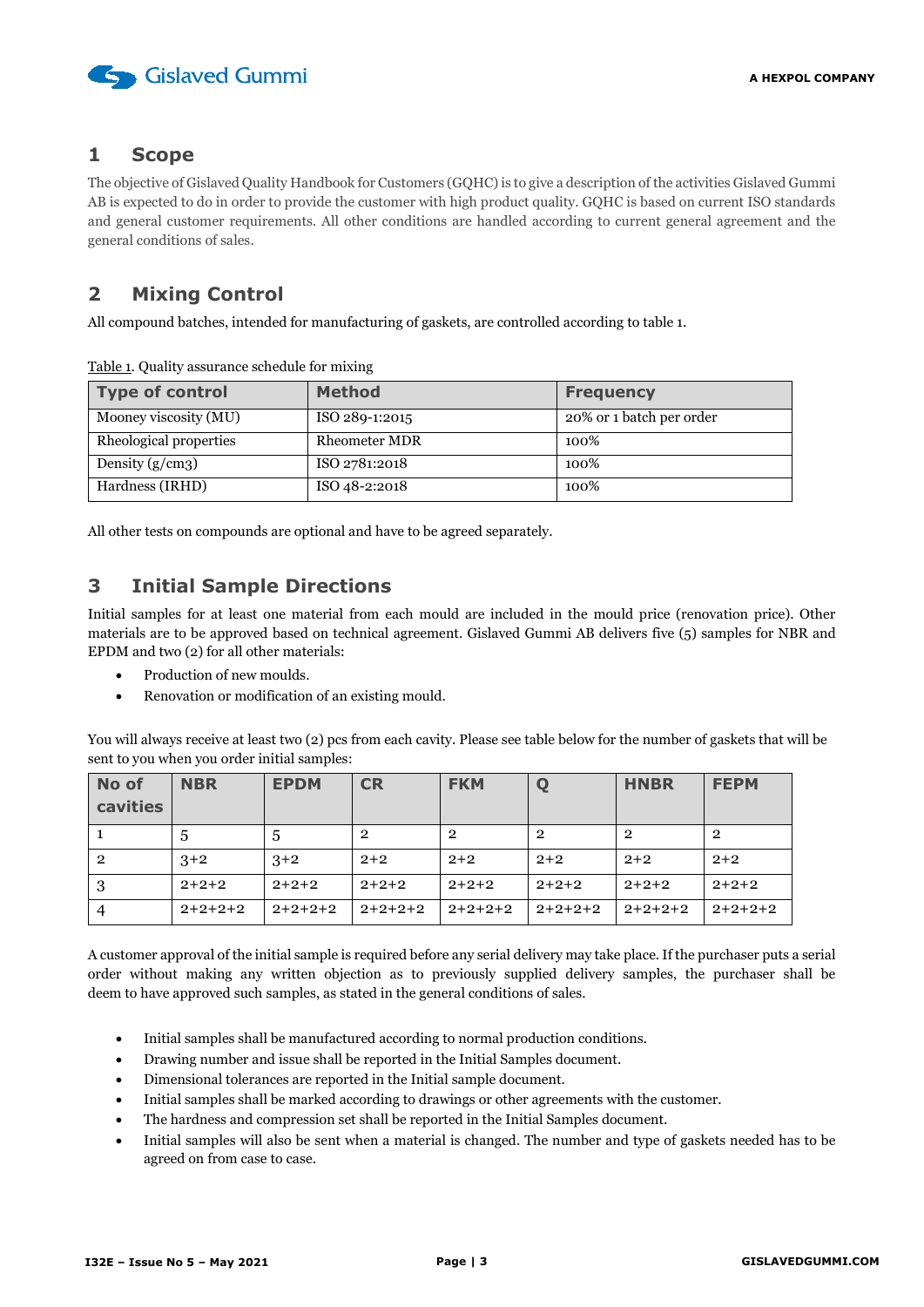

## <span id="page-3-0"></span>**4 Tolerances**

Dimensions and other properties on rubber gaskets can be measured at the earliest 30 minutes after completing the curing. Dimensional tolerances follow ISO 3302-1:2014 unless other tolerances are agreed upon on drawings or other steering documents between Gislaved Gummi and the customer. All dimensions must be measured at standard laboratory temperature, 23±2°C according to ISO-23529:2017. Deviations from this might have large impact on length from thermal expansion.

#### <span id="page-3-1"></span>**4.1 ISO 3302-1:2014**

The following text is found in ISO 3302-1:2014, chapter 5.1 General.

"*The dimensional tolerances stated in this part of ISO 3302 may be wider than those used in some other engineering practice. The following considerations apply.*

*a) All rubber shows some shrinkage when cooled after moulding, and allowance for this is made in the mould design. The amount of shrinkage is dependent on the rubber type and the mix used, but also varies from batch to batch of the same mix. Products made from some silicone rubbers, fluorocarbon elastomers and other special-purpose elastomers are subject to larger shrinkages; therefore tolerance classes M1 and M2 (see 5.2) are very difficult to obtain with these rubbers*."

|                          |                        |          |         |                      |         | Dimensions in millimetres (unless indicated otherwise) |         |                 |      |
|--------------------------|------------------------|----------|---------|----------------------|---------|--------------------------------------------------------|---------|-----------------|------|
| <b>Nominal dimension</b> |                        | Class M1 |         | Class M <sub>2</sub> |         | Class M3                                               |         | Class M4        |      |
| Above                    | up to and<br>including | F±       | $C \pm$ | F±                   | $C \pm$ | F±                                                     | $C \pm$ | $F$ and $C \pm$ |      |
| $\bf{0}$                 | 4,0                    | 0,08     | 0,10    | 0,10                 | 0,15    | 0,25                                                   |         | 0.40            | 0,50 |
| 4,0                      | 6,3                    | 0,10     | 0.12    | 0.15                 | 0,20    |                                                        |         |                 |      |
| 6,3                      | 10                     | 0,10     | 0,15    | 0,20                 | 0,20    | 0,30                                                   | 0,50    | 0,70            |      |
| 10                       | 16                     | 0,15     | 0.20    | 0.20                 | 0,25    | 0.40                                                   | 0,60    | 0,80            |      |
| 16                       | 25                     | 0,20     | 0,20    | 0,25                 | 0,35    | 0,50                                                   | 0,80    | 1,00            |      |
| 25                       | 40                     | 0.20     | 0.25    | 0.35                 | 0.40    | 0.60                                                   | 1,00    | 1,30            |      |
| 40                       | 63                     | 0,25     | 0.35    | 0.40                 | 0,50    | 0,80                                                   | 1,30    | 1,60            |      |
| 63                       | 100                    | 0,35     | 0,40    | 0,50                 | 0,70    | 1,00                                                   | 1,60    | 2,00            |      |
| 100                      | 160                    | 0.40     | 0.50    | 0.70                 | 0.80    | 1,30                                                   | 2,00    | 2,50            |      |
| 160                      |                        | 0,3%     | 0.4%    | 0.5%                 | 0.7%    | 0,8%                                                   | 1,3 %   | 1,5 %           |      |

Table 2. From Table 1 - Tolerances for moulding from ISO 3302-1:2014, chapter 5.4

Only class M1 (precision moulded products) and M2 (High quality mouldings) are used for plate heat exchanger gaskets.

#### <span id="page-3-2"></span>**4.2 Length Tolerances**

The length measurement (c/c) are not affected by deforming influences like flash thickness or lateral displacement of different mould parts and therefore follow tolerance (F), fixed dimensions.

Gaskets in NBR, EPDM, CR and HNBR follow class M1 fixed dimensions (F), which means that gaskets with c/c longer than 160 mm will have a tolerance width of  $\pm$  0.3 %. All other gasket materials follow class M2 fixed dimensions which means a tolerance width of  $\pm$  0.5 %.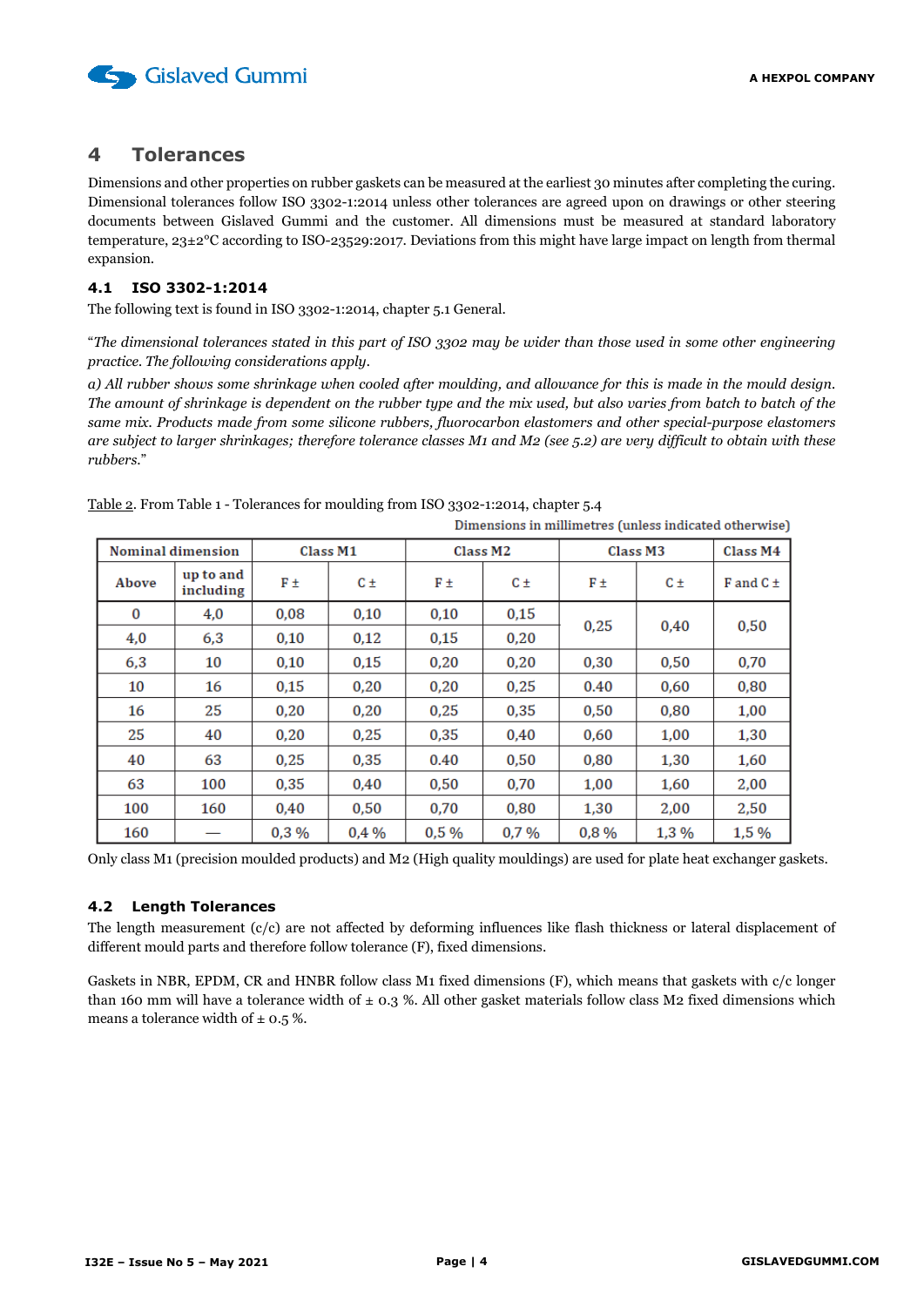

#### Picture 1. Typical location of measuring dots used for length measurements



#### <span id="page-4-0"></span>**4.3 Thickness Tolerance**

Thickness dimensions can be altered by variations in flash thickness or lateral displacement of different mould parts and will therefore follow tolerance (C), closure dimensions.

Gaskets with a c/c shorter than 1 m follows class M1 closure dimension (C) for thickness. All other gaskets follow class M2 closure dimensions (C) unless other tolerances are agreed upon on drawings or other steering documents between Gislaved Gummi and the customer.

#### <span id="page-4-1"></span>**4.4 Flash Tolerance**

The flash shall follow Class X2 for "critical parts of gaskets, i.e. liquid exposed parts" and X3 for all other parts as listed in Table 2 in ISO 3302-1:2014 Amendment 1: Classification system for flash unless other tolerances are agreed upon on drawings or other steering documents between Gislaved Gummi and the customer. See Table 3.

| <b>Class</b>   | <b>Maximum height of</b> | <b>Description</b> |
|----------------|--------------------------|--------------------|
|                | flash mm                 |                    |
| Xo             | $\mathbf 0$              | No flash*          |
| $X_{1}$        | 0.1                      | Precision flash    |
| X <sub>2</sub> | 0.5                      | Accurate flash     |
| $X_3$          |                          | Normal flash       |
| $X_4$          | $\overline{2}$           | Rough flash        |
| $X_5$          | No limit                 | Non-critical       |

Table 3. Classes of flash from Table 2 in ISO 3302-1:2014 Amendment 1

\* Class X0 can only apply to those surfaces of an article which do not have parting lines.

#### <span id="page-4-2"></span>**4.5 Crookedness (Distortion)**

Crookedness is difficult to measure and will always be a question of judgement.

#### <span id="page-4-3"></span>**4.6 Contamination**

Contamination from foreign objects is not allowed.

#### <span id="page-4-4"></span>**4.7 Surface Defects**

Defects on the sealing surface of the gasket are not allowed according to Gislaved Gummi AB internal quality instructions. The marking dot is not regarded as a surface defect. This is valid if nothing else is agreed upon with the customer.

Defects outside of the dotted lines are allowed with a maximum height/depth of 0.3 mm. Repeated surface defects, e.g. from mould damage are not allowed unless an exemption is received from the customer.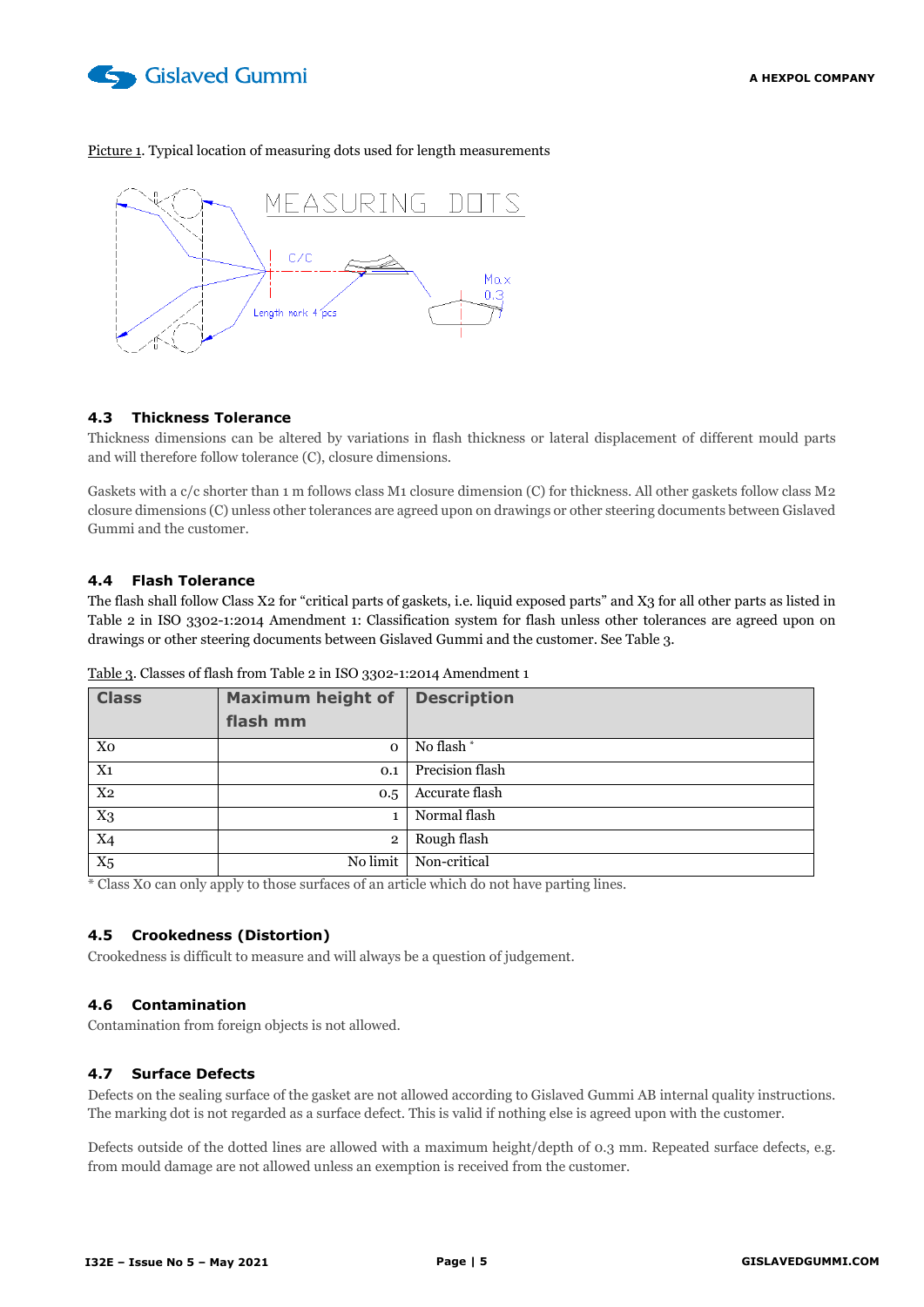

Picture 2. Dotted lines indicate the sealing surface of the gaskets



#### <span id="page-5-0"></span>**4.8 Mould Displacement**

Mould displacement is allowed with a maximum of 0.2 mm as described in picture 3.

Picture 3. Maximum allowed mould displacement



Cavity off set max 0,2.

## <span id="page-5-1"></span>**5 Identification of Mould and Gasket**

All moulds have a stamped four (4) digits mould number to identify the mould with an extra digit for the cavity according to the type xxxx or Mxxxx. This mould number will also be found on the gasket.

The gaskets shall have a colour code for identification of material type. This colour code is according to customer specifications or, if this is not available, according to Gislaved Gummi standard. The position of the colour code depends on the design of the gasket and/or agreement with the customer but will in most cases be located close to the quarter mark and mould no, i.e. at a place with no influence of the gasket performance.

Gislaved Gummi AB aim to have the logo in every mould if nothing else is agreed with the customer.

Picture 4. The Gislaved Gummi AB logo



All moulds will have a year and quarter mark for easier traceability unless other date markings are agreed upon on drawings or other steering documents between Gislaved Gummi and the customer.

Picture 5. Year and quarter mark



quarter of the year

Mould number, Gislaved Gummi logotype and other markings related to Gislaved Gummi AB will be removed from the mould in case of external transfer.

Customer specific markings, such as logo and item number can be added on customer request.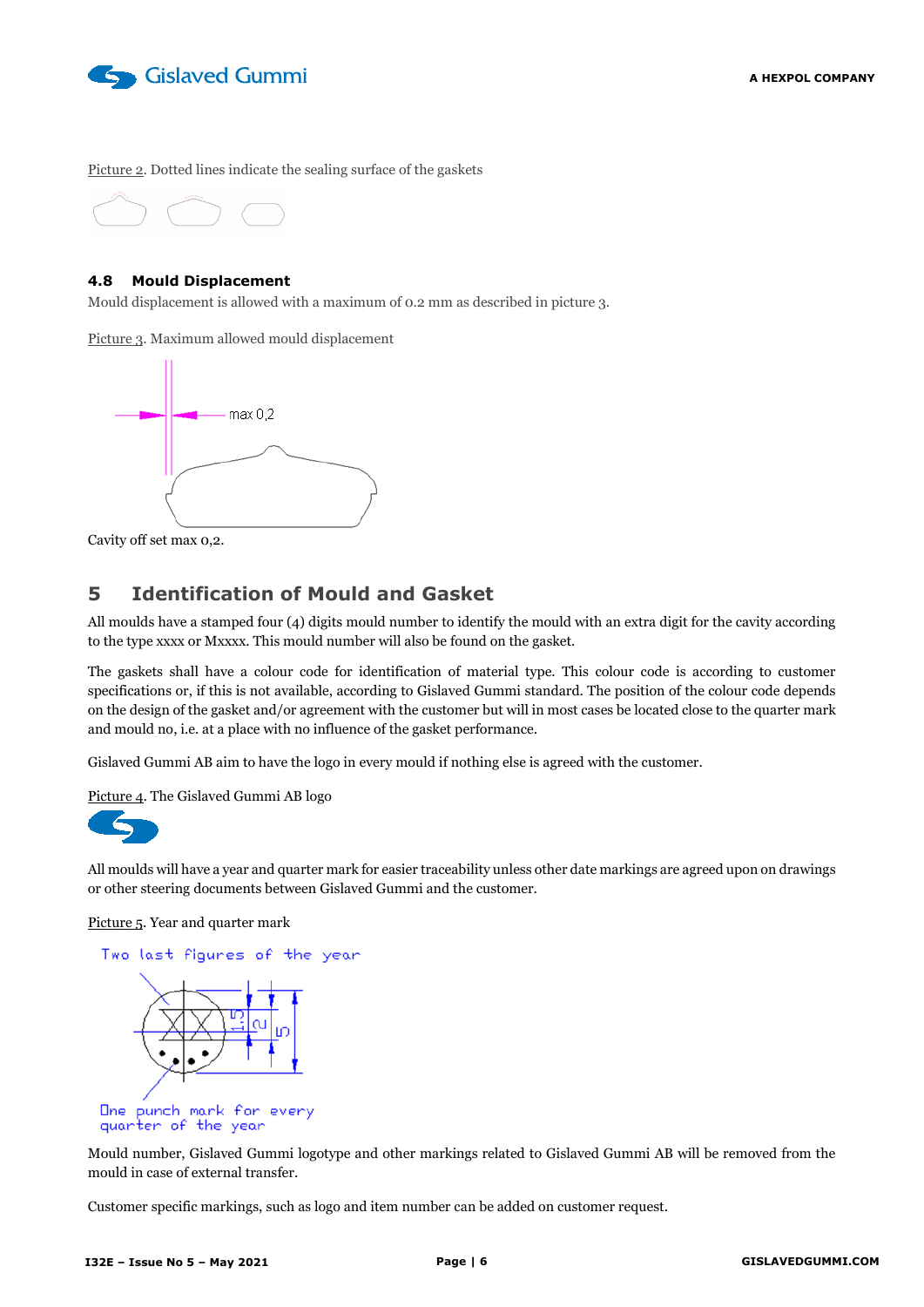

## <span id="page-6-0"></span>**6 Delivery Control**

#### <span id="page-6-1"></span>**6.1 Definition of Batch**

One batch embraces the number of gaskets, from a uniform gasket batch, present in the oven during the same post curing cycle.

#### <span id="page-6-2"></span>**6.2 Test Frequency**

Test frequency is determined in proportion to a uniform gasket batch and/or number of gaskets, present in the oven during the same post curing cycle or per delivery lot, sees point 6.3, 6.4, 6.5 and 6.6 below.

#### <span id="page-6-3"></span>**6.3 Compression Set**

Gasket samples are taken out from each batch, independent of batch size. One gasket from each uniform gasket batch, plus one more gasket for every 300 gaskets in a uniform-gasket batch, if the batch exceeds 300 gaskets.

#### <span id="page-6-4"></span>**6.4 Hardness**

Gasket samples are taken out from each batch, independent of batch size. One gasket from each uniform gasket batch, plus one additional gasket for every 300 gaskets in a uniform-gasket batch, if the batch exceeds 300 gaskets. The standard unit for the hardness measurements are IRHD-N.

#### <span id="page-6-5"></span>**6.5 Length Measurement**

If  $\leq$ 50 lot size 1 gasket per delivery lot is measured to determine length (c/c). If  $\geq$ 50 then 3 per delivery is measured. However, it is preferred also to have a plate for control of fit in plate.

#### <span id="page-6-6"></span>**6.6 Thickness**

If <50 lot size 1 gasket per delivery lot is measured to determine thickness. If >50 then 3 per delivery is measured.

#### <span id="page-6-7"></span>**6.7 How to Measure**

Dependent on different contact surfaces the specific surface pressure might vary from one gasket type to another. Thus, it is important to keep the total force applied at a constant level when measuring the dimensions. However, due to differences in thickness and width (shape factor) of different gasket items, it is likely to expect some differences in values between these items even if tests have been carried out on the same temperature, time and materials. For all measurements it is important that the sample or gasket always is relaxed (free from external force).

#### <span id="page-6-8"></span>**6.8 Gaskets for Nuclear Industry**

All requirements for delivery of gaskets intended for nuclear industry are to be decided in special agreement with the customer.

#### <span id="page-6-9"></span>**6.9 Result**

The results will be available upon request. It can be supplied in form of an electronic delivery inspection report.

## <span id="page-6-10"></span>**7 Packaging**

The packing is made in either a cardboard container including plastic bags, EUR pallets with maximum four collars separated by wooden spacers or domestic equivalents. Gaskets produced in NBR, IIR and CR are always packed in a plastic bag. The storage time might be severely affected if these bags are broken.

Great care is taken to pack the gaskets with least amount of stress, i.e. they are folded/ twisted the least possible way.

Each packaging will contain test result for hardness and compression set tested at delivery control unless otherwise is agreed upon with the customer. On every bundle there is a bundle label. On the label it is stated the Production Batch No. The number is used for traceability of the gaskets.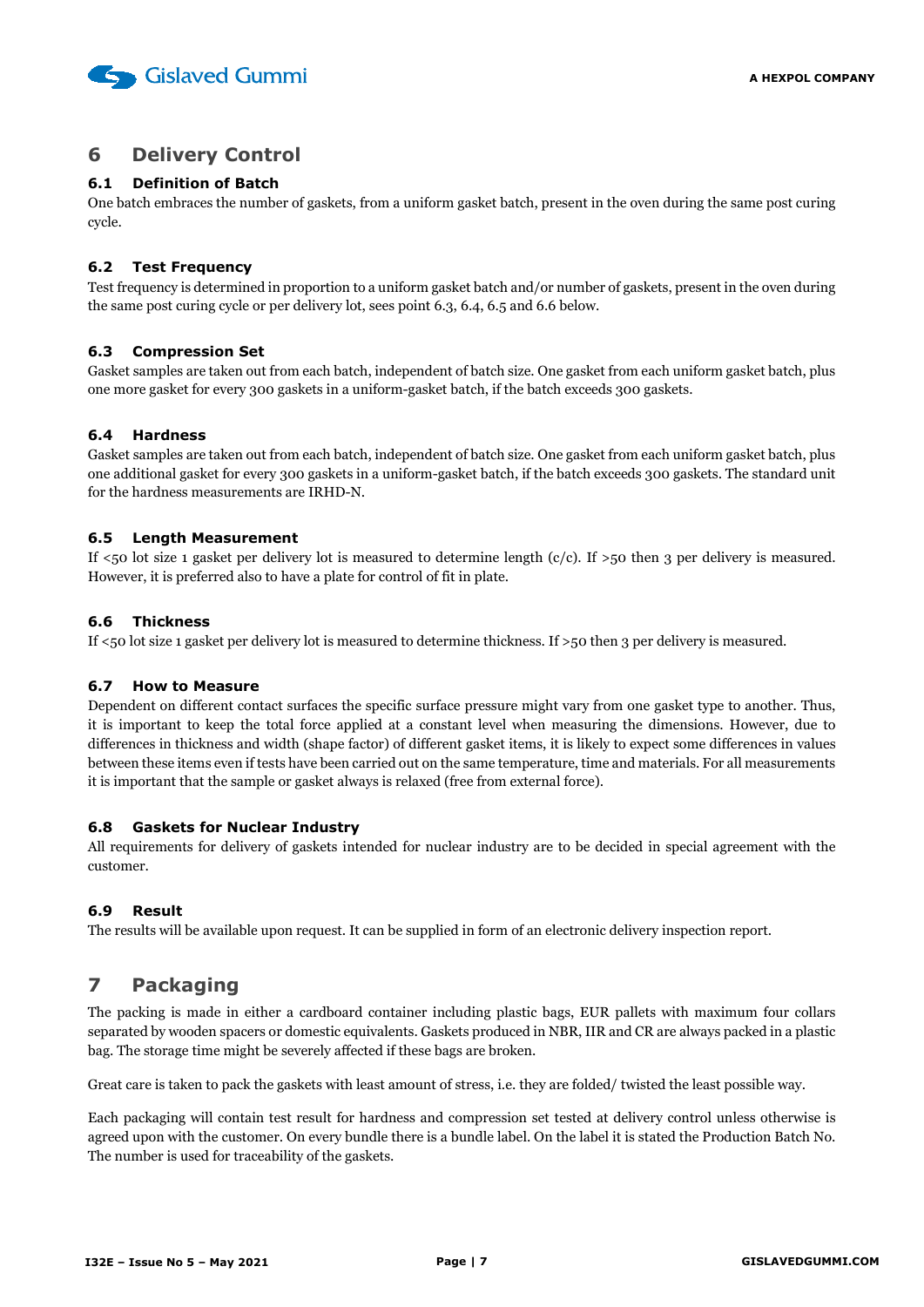

#### <span id="page-7-0"></span>**8 Storage**

The customer warehouse must be suitable for rubber gasket storage: The gaskets must be protected against ozone, sunlight, ultraviolet light, heat and dust, and may not be stored near welding equipment and electrical motors.

The gaskets must be stored according to FIFO (First In First Out) principle.

The gaskets are manufactured and packed so that a minimum storage time for all gaskets is 36 months from delivery date. If stored correctly, in an unbroken original packaging, the gaskets will meet all specified requirements within the minimum storage time. Gaskets in NBR, IIR and CR are packed in plastic bags and must not be removed as there is a risk for ozone cracks.

## <span id="page-7-1"></span>**9 Mould Maintenance**

Gislaved Gummi AB is responsible for preventive mould maintenance to avoid unexpected break-down and poor quality. This includes repair and change of worn out guide pins and bush rings. Gislaved Gummi AB is also responsible for any handling mistakes that may damage the moulds.

All other maintenance (including worn moulds) or changes are on the customer behalf and will not be executed unless agreed in writing.

Any other agreements regarding mould maintenance has to be documented in writing.

## <span id="page-7-2"></span>**10 Measurement Methods**

#### <span id="page-7-3"></span>**10.1 Hardness – ISO 48-2:2018**

Hardness is tested twice, at the mixing control of the gasket compound and at the delivery control of the complete gaskets, according to section 2 and 6 in this document.

The hardness is always measured in IRHD-N (IRHD Normal method) according to ISO 48-2:2018. The test piece is prepared according to ISO 23529 when tested in the mixing control. The actual gasket profile is tested at delivery control and, thus, the test piece deviates from ISO 48-2:2018. Gaskets thinner than three (3) mm are measured with IRHD-M (micro). The hardness is then measured on the cross section.

#### <span id="page-7-4"></span>**10.2 Compression Set – ISO 815-1:2014**

Compression set follows ISO 815-1:2014 with the exception of the test piece. Furthermore, the number of test pieces is two (2) instead of three (3).

Compression set at delivery control is done to verify the production process and is therefore always tested on different gasket items. The shape factor of the gasket is very important and must be considered carefully when evaluating the test result from compression set measurements. The duration of this test is always 22–24 hours unless otherwise is agreed upon in writing.

The compression is  $25 \pm 2$  %.

Compression set reported in e.g. technical data sheets is done on typical standard gasket piece.

#### <span id="page-7-5"></span>**10.3 Length Measurements**

A fixed steel ruler (with mm scale) shall be used for length measurements. The length is measured between marked positions. All moulds have to be modified with measuring dots according to well defined distances settled in the drawing complete with applicable tolerances. Gislaved Gummi has the freedom to do this mould marking by own initiative. Dimensions could also be verified by fit in plate if a pressed plate is available. All dimensions must be measured at standard laboratory temperature, 23±2°C according to ISO-23529:2017. Deviations from this might have large impact on length from thermal expansion.